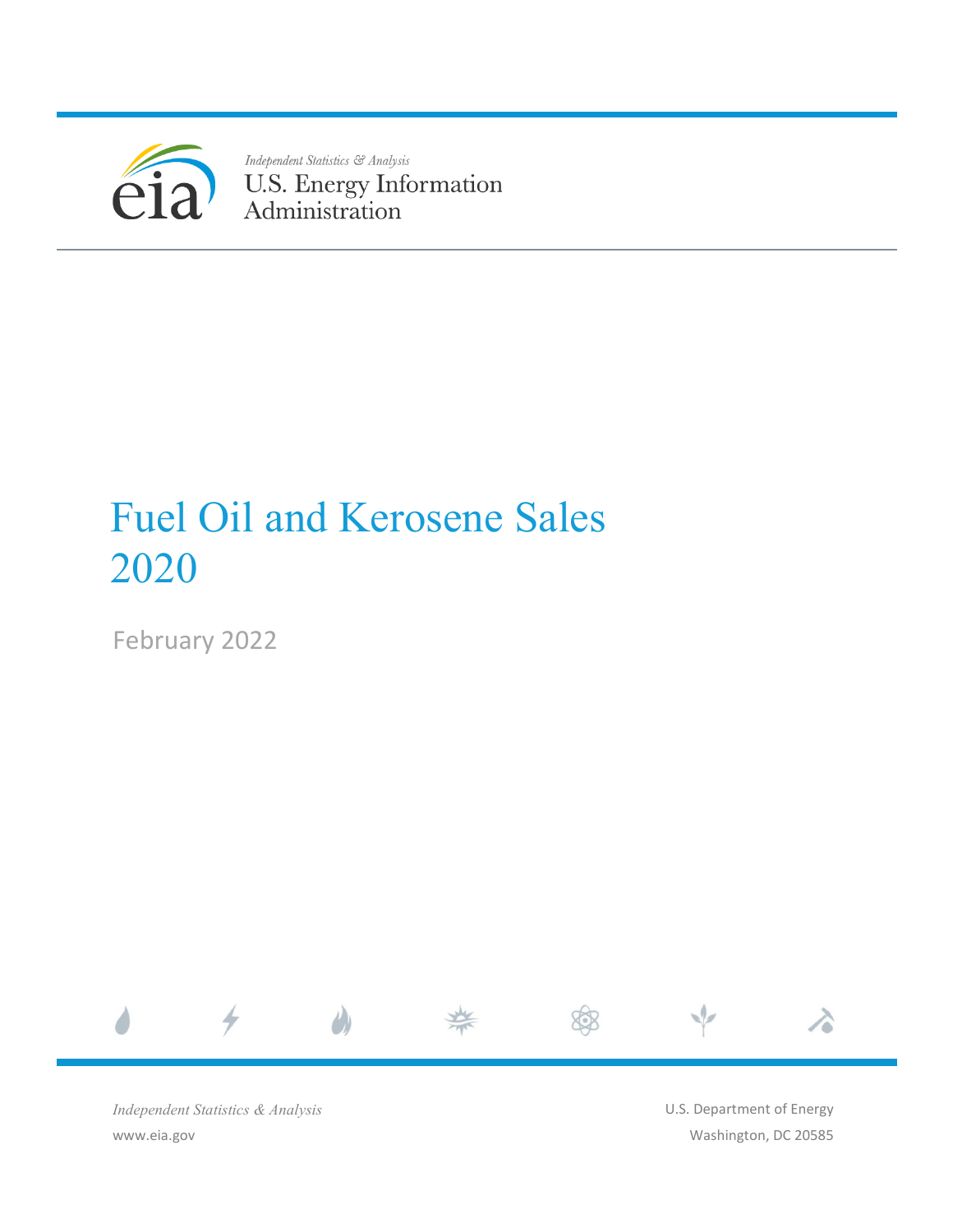This report was prepared by the U.S. Energy Information Administration (EIA), the statistical and analytical agency within the U.S. Department of Energy. By law, EIA's data, analyses, and forecasts are independent of approval by any other officer or employee of the United States Government. The views in this report therefore should not be construed as representing those of the U.S. Department of Energy or other federal agencies.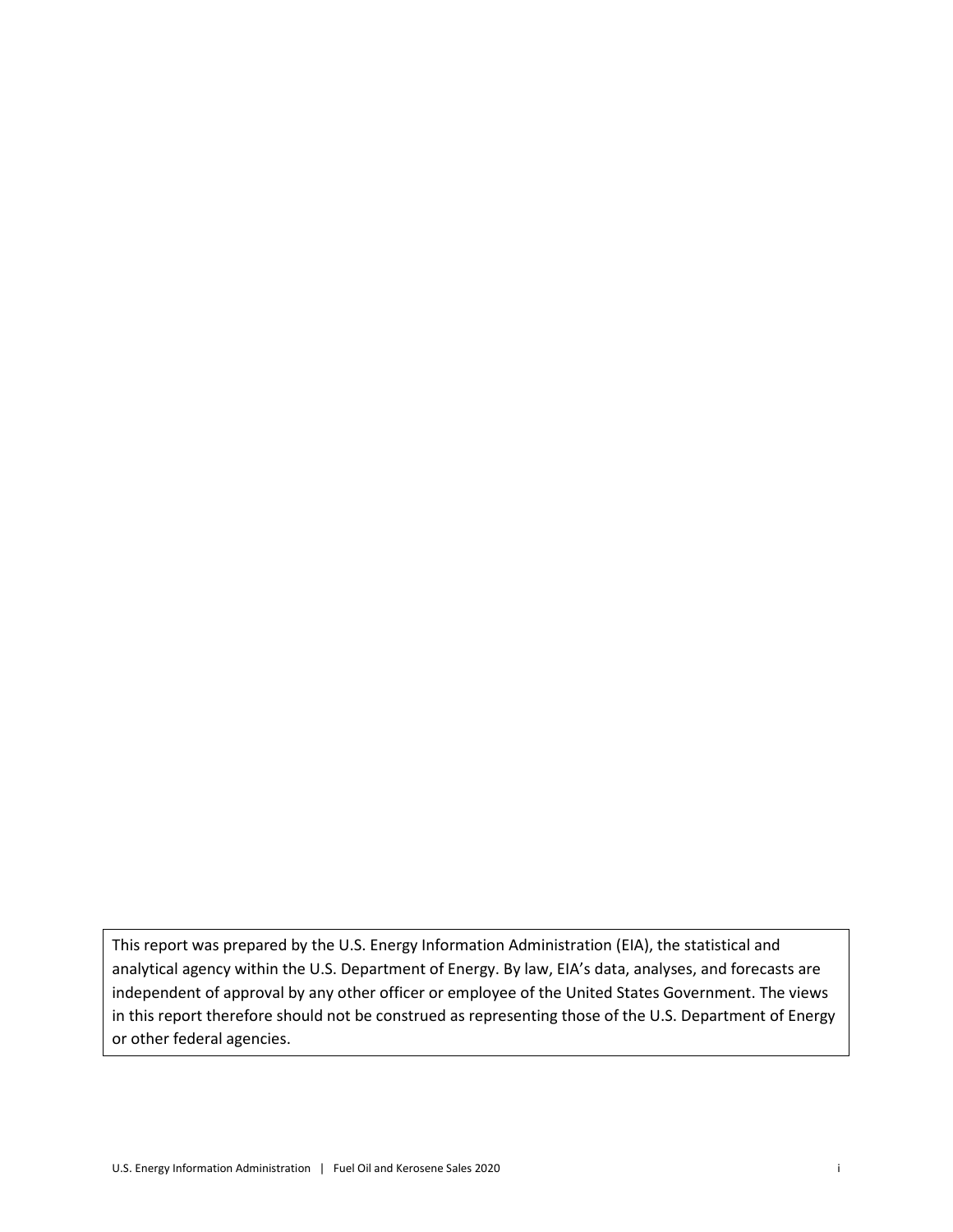# **Table of Contents**

| Technical Note 1: Form EIA-821, Annual Fuel Oil and Kerosene Sales Report 11    |
|---------------------------------------------------------------------------------|
|                                                                                 |
|                                                                                 |
|                                                                                 |
|                                                                                 |
|                                                                                 |
|                                                                                 |
|                                                                                 |
|                                                                                 |
|                                                                                 |
|                                                                                 |
|                                                                                 |
|                                                                                 |
| Technical Note 4: Energy use descriptions and petroleum product definitions  16 |
|                                                                                 |
|                                                                                 |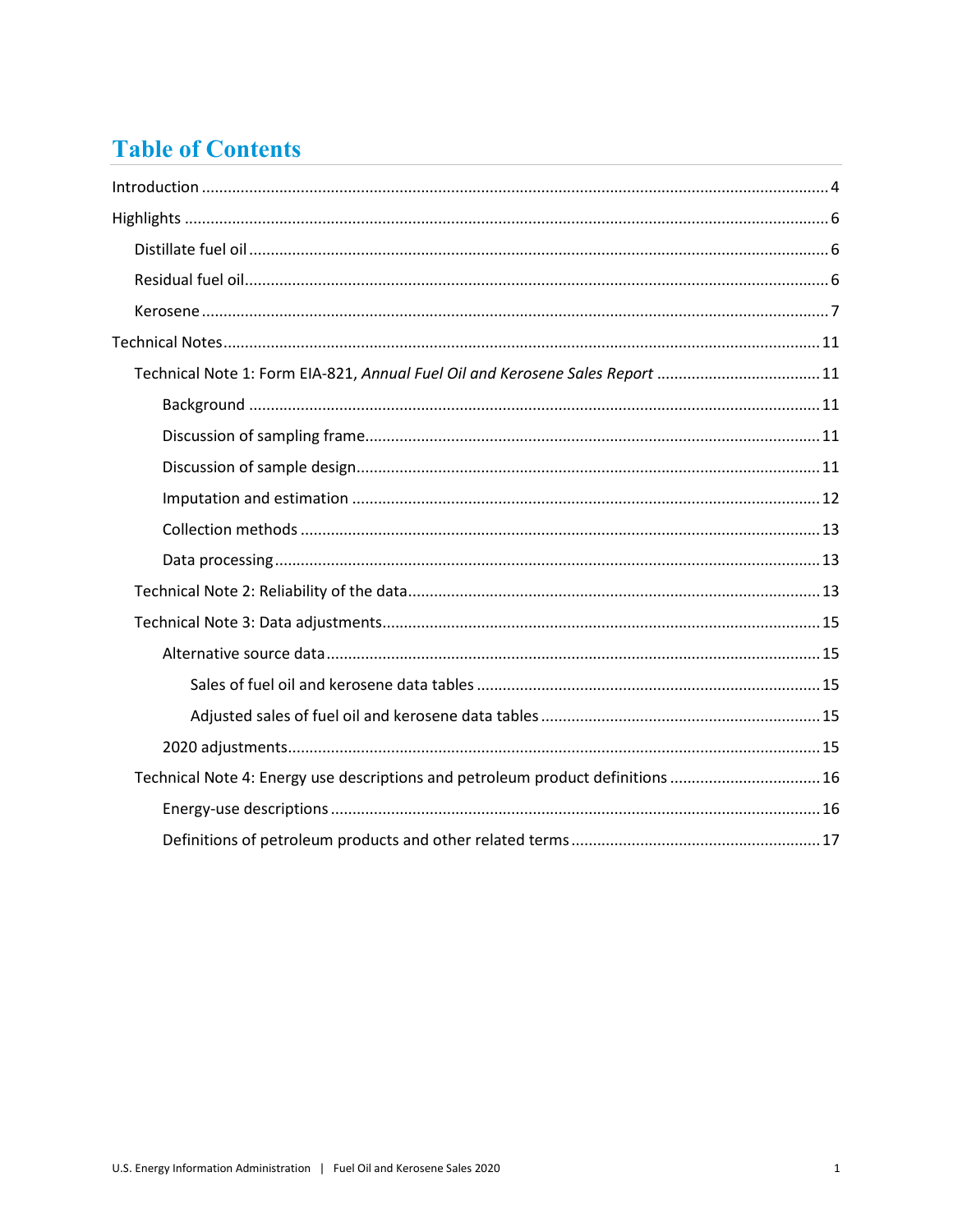# **Tables**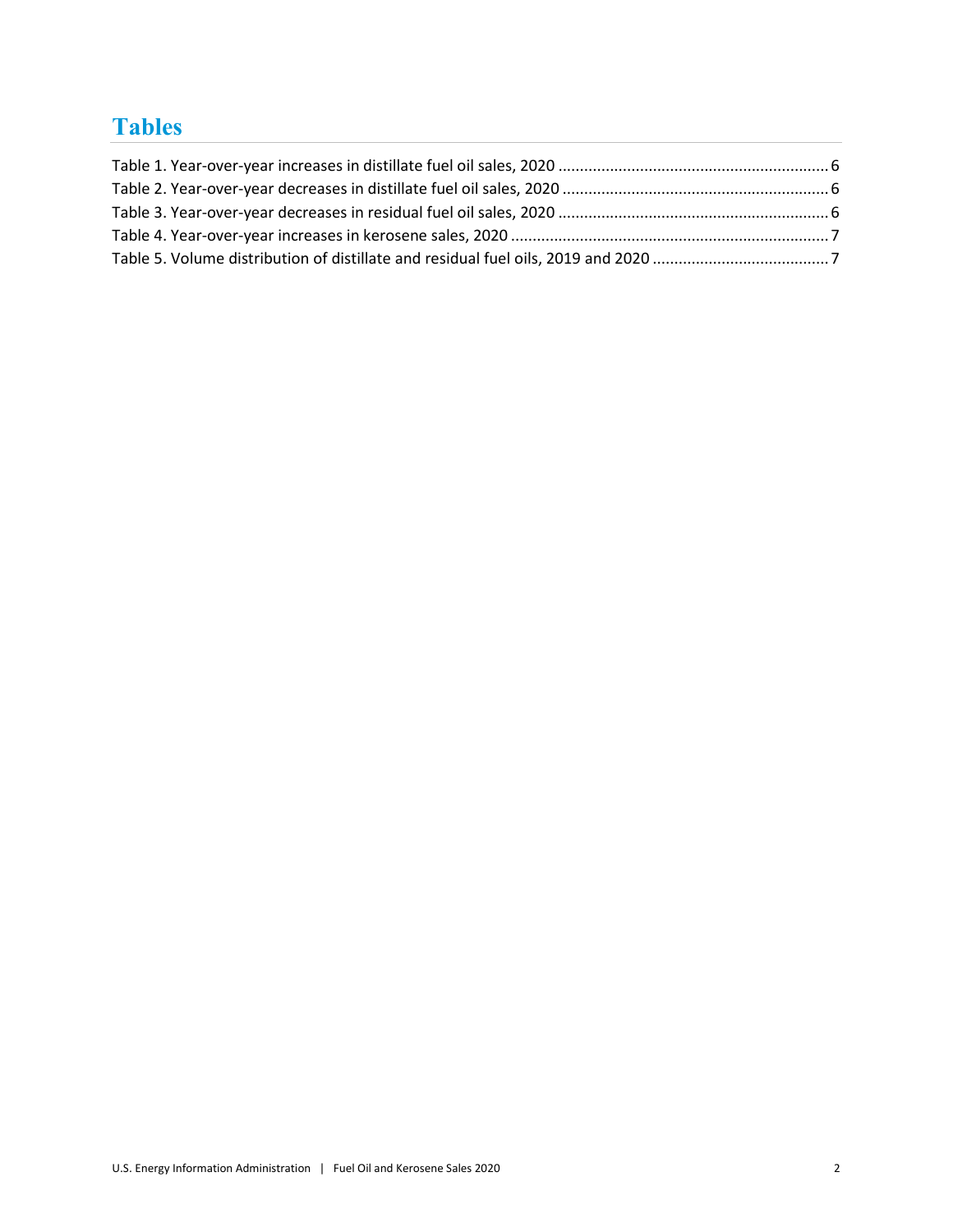# **Figures**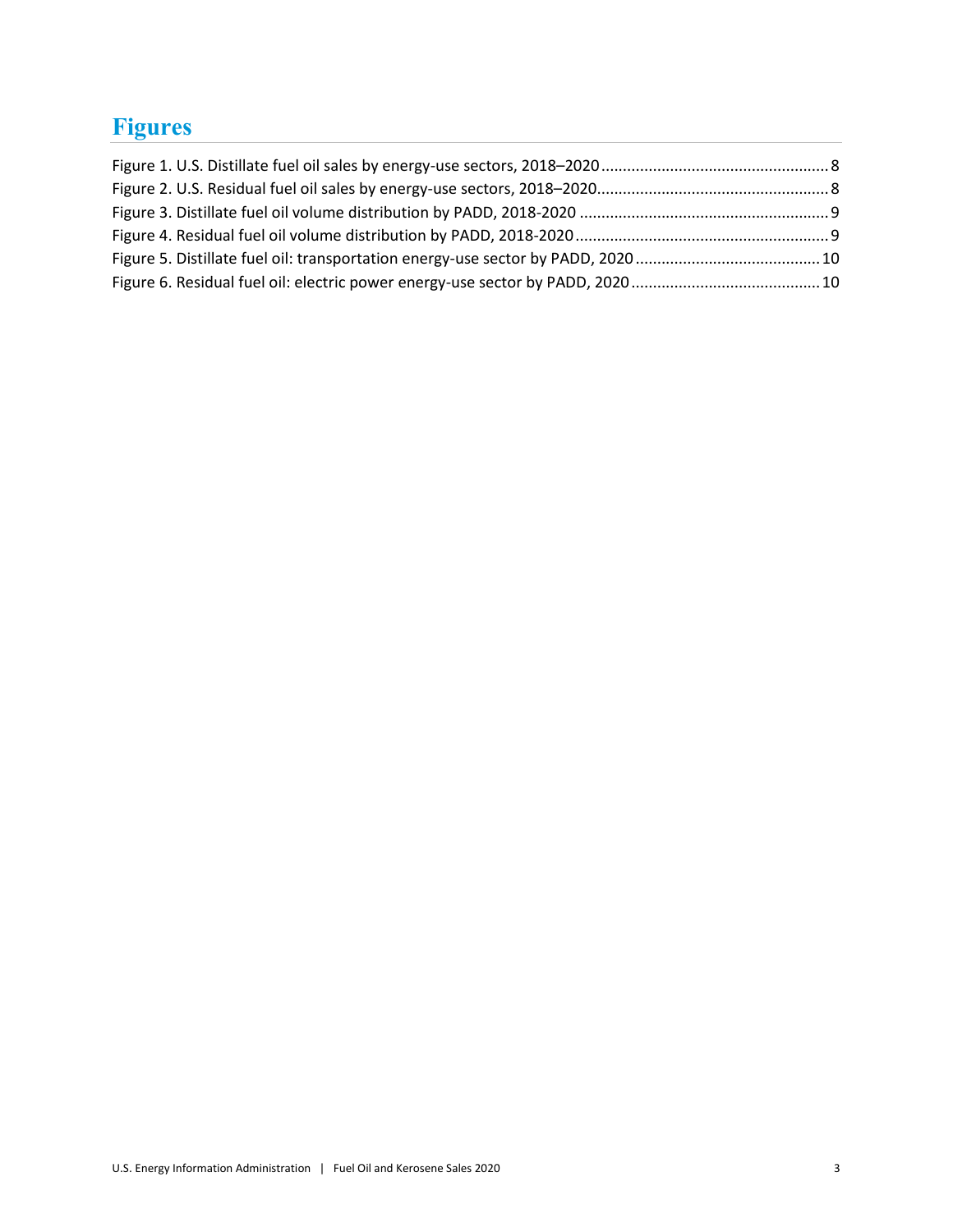## <span id="page-5-0"></span>**Introduction**

The *Fuel Oil and Kerosene Sales 2020* report provides information, illustrations, and state-level statistical data on energy use sales of kerosene; No. 1, No. 2, and No. 4 distillate fuel oil; and residual fuel oil. State-level kerosene sales include volumes for residential, commercial, industrial, farm, and all other uses. State-level distillate sales include volumes for residential, commercial, industrial, oil company, railroad, vessel bunkering, military, electric power, farm, on-highway, off-highway construction, and other uses. State-level residual fuel oil sales include volumes for commercial, industrial, oil company, vessel bunkering, military, electric power, and other uses.

Our Office of Energy Production, Conversion & Delivery ensures the accuracy, quality, and confidentiality of the published data in the *Fuel Oil and Kerosene Sales 2020*.

Except for the kerosene and on-highway diesel information, data presented in the data tables called Sales of Distillate Fuel Oil by End Use, Sales of Residual Fuel Oil by End Use, and Distillate Fuel Oil and Kerosene Sales by End Use present results of Form EIA-821, *Annual Fuel Oil and Kerosene Sales Report*. Other data tables: Sales of Kerosene by End Use, Adjusted Sales of Distillate Fuel Oil by End Use, Adjusted Sales of Residual Fuel Oil by End Use, Adjusted Sales of Kerosene by End Use, and Adjusted Distillate Fuel Oil and Kerosene Sales by End Use―include volumes that are based on the Form EIA-821 survey. We have adjusted these volumes to equal the products supplied volumes as published on the [Supply and Disposition Data Table](http://www.eia.gov/dnav/pet/pet_sum_snd_d_nus_mbbl_a_cur.htm) for 2020.

The Sales of Fuel Oil and Kerosene data tables contain sales estimates resulting from the Form EIA-821 survey for all categories except kerosene and on-highway diesel. For on-highway diesel, we did not expect the survey to yield valid statistics because the sampling frame does not include a comprehensive listing of all truck stops. So, we used state-level data obtained from the Federal Highway Administration instead.

We did not expect kerosene sales data to be complete because a comprehensive listing of kerosene retailers was not available to serve as a sampling frame. We thought that a complete frame would be expensive to construct because many kerosene retailers are convenience stores or other small businesses. Because of these concerns, we published kerosene sales data only after adjusting the sales data so that they add to the U.S. total of kerosene products supplied volume as published on the Supply [and Disposition Data Table](http://www.eia.gov/dnav/pet/pet_sum_snd_d_nus_mbbl_a_cur.htm) for 2020.

In the Adjusted Sales of Fuel Oil and Kerosene data tables, we adjust estimates of distillate fuel oil at the Petroleum Administration for Defense District (PADD) level to equal published *[Petroleum Supply Annual](http://www.eia.gov/petroleum/supply/annual/volume1/)* (PSA) volume estimates of products supplied. For certain sales categories, we use data obtained from alternative sources instead of the adjusted numbers. Se[e Technical Note 3 in Technical Notes](#page-16-1) for further explanation.

We adjust kerosene and residual fuel oil in the Adjusted Sales of Fuel Oil and Kerosene data tables at the national level to equal published PSA products supplied estimates. So, the kerosene figures in the data tables called Sales of Kerosene by End Use as well as Adjusted Sales of Kerosene by End Use are identical.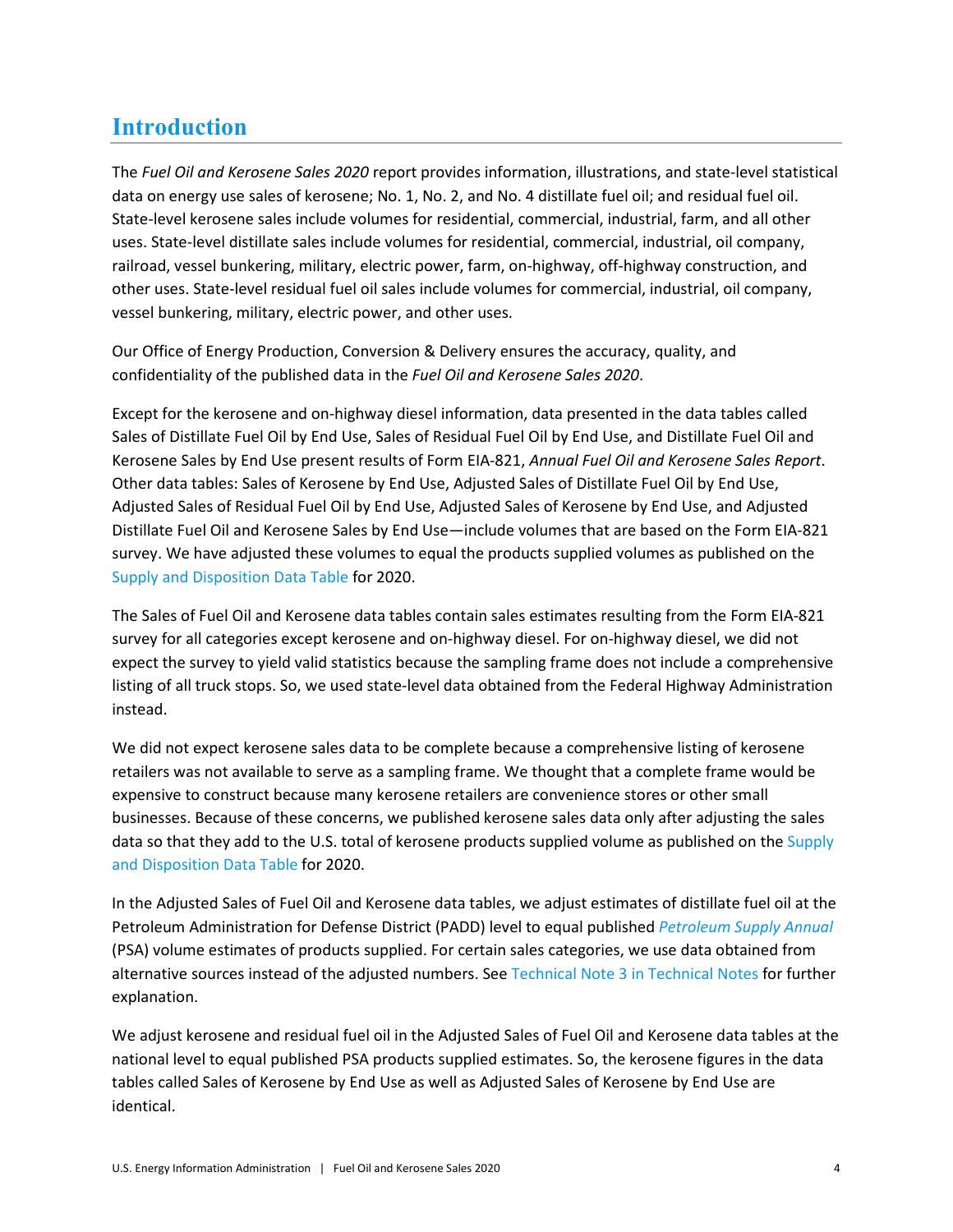The Sales of Fuel Oil and Kerosene data tables differ from the Adjusted Sales of Fuel Oil and Kerosene data tables estimates with the exception of kerosene and on-highway diesel for many reasons, including:

- Some products are interchangeable (fungible) and may be supplied as one product and sold as another product. For example, kerosene, low sulfur kerosene type jet fuel, and low sulfur No. 1 fuel oil can be used interchangeably.
- Products supplied into a PADD may be blended before final sale. For example, residual fuel oil and No. 2 distillate fuel may be blended and sold as No. 4 fuel oil or, in colder climates, kerosene may be blended with distillate fuel oil and sold as heating oil.
- Geographic differences can be attributed to the transportation of product by truck or rail from the district of production. Inter-PADD movements of products by these modes of transportation are not accounted for in the Adjusted Sales of Fuel Oil and Kerosene data tables.
- Products may be supplied into a PADD, but the final sale may cross PADD boundaries. For example, a fuel oil dealer in Ohio (PADD 2) may make retail sales into Pennsylvania (PADD 1B) or West Virginia (PADD 1C).
- Drawdowns or buildups in stocks will cause volumes supplied to differ from sales volumes**.**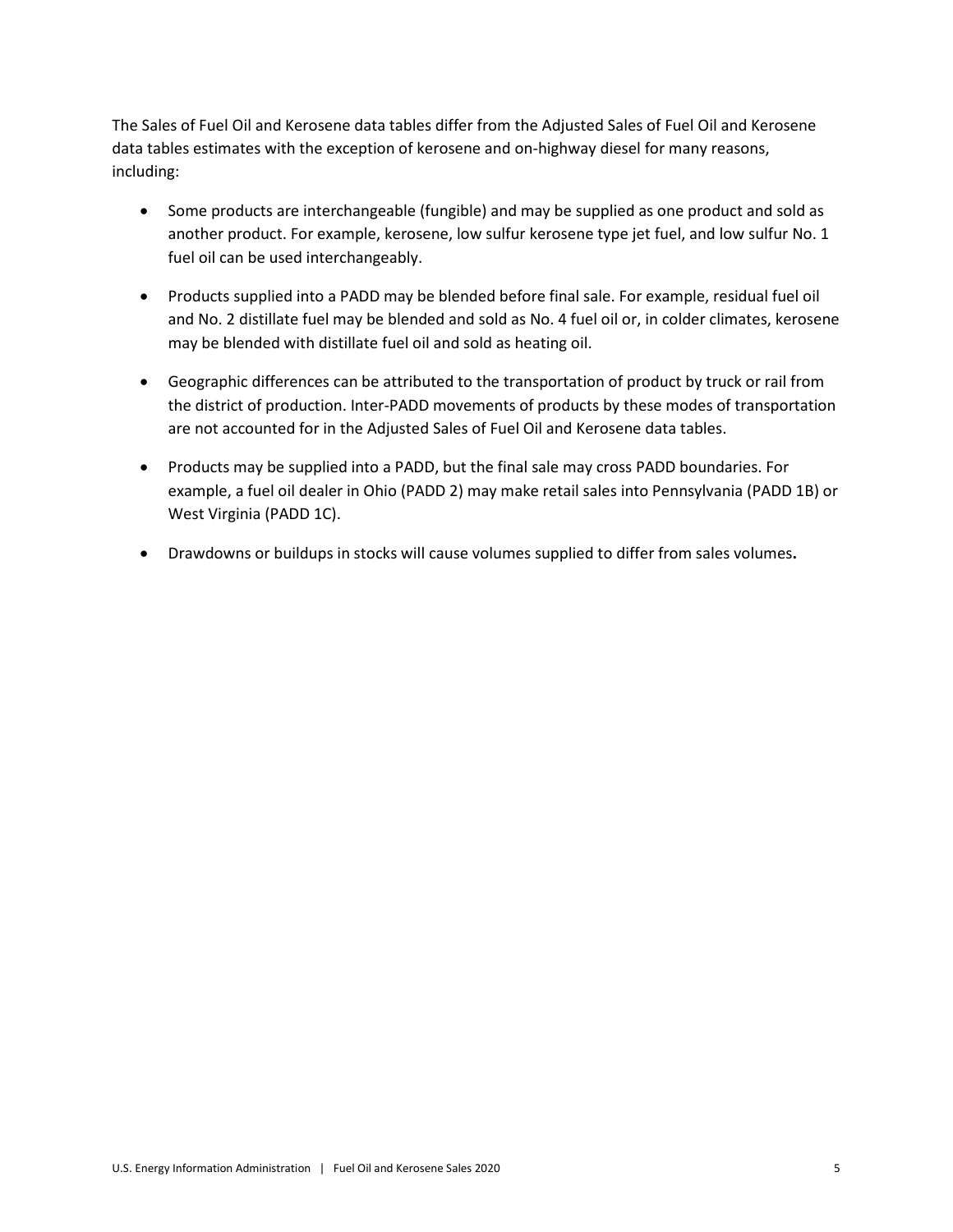# <span id="page-7-0"></span>**Highlights**

### <span id="page-7-1"></span>**Distillate fuel oil**

Total U.S. distillate fuel oil sales decreased 3,969.3 million gallons (6.3%) during 2020. Sales increased in two energy-use sectors (Table 1).

#### <span id="page-7-3"></span>**Table 1. Year-over-year increases in distillate fuel oil sales, 2020**

| Sector   | Sales increase (million gallons) |       |  |
|----------|----------------------------------|-------|--|
| Farm     | 279.0                            | 8.1%  |  |
| Military | າດ                               | 22.5% |  |

Source: U.S. Energy Information Administration, Form EIA-821, *Annual Fuel Oil and Kerosene Sales Report*

In contrast, sales decreased in nine sectors (Table 2).

#### <span id="page-7-4"></span>**Table 2. Year-over-year decreases in distillate fuel oil sales, 2020**

| Sector           | Sales decrease (million gallons) | Sales decrease (percentage) |
|------------------|----------------------------------|-----------------------------|
| Off-highway      | 10.4                             | 0.5%                        |
| Electric power   | 49.4                             | 10.7%                       |
| Vessel bunkering | 225.0                            | 11.0%                       |
| Commercial       | 345.5                            | 14.5%                       |
| Industrial       | 358.6                            | 19.0%                       |
| Residential      | 415.7                            | 12.1%                       |
| Railroad         | 541.2                            | 15.5%                       |
| Oil company      | 815.6                            | 66.8%                       |
| On-highway       | 1,516.0                          | 3.6%                        |

Source: U.S. Energy Information Administration, Form EIA-821, *Annual Fuel Oil and Kerosene Sales Report*

### <span id="page-7-2"></span>**Residual fuel oil**

Total U.S. residual fuel oil sales decreased 841.5 million gallons (30.5%) in 2020. Sales decreased in all energy-use sectors (Table 3), except for the military energy-use sector. No sales occurred in the military sector.

#### <span id="page-7-5"></span>**Table 3. Year-over-year decreases in residual fuel oil sales, 2020**

|                | Sales decrease (million gallons) | Sales decrease (percentage) |  |  |
|----------------|----------------------------------|-----------------------------|--|--|
| Commercial     |                                  | በ%                          |  |  |
|                | 10 3                             |                             |  |  |
|                |                                  | 25. 1%                      |  |  |
| Electric power | 57.7                             | 8%                          |  |  |
| bunkering      | 732.5                            | 5%                          |  |  |

Source: U.S. Energy Information Administration, Form EIA-821, *Annual Fuel Oil and Kerosene Sales Report*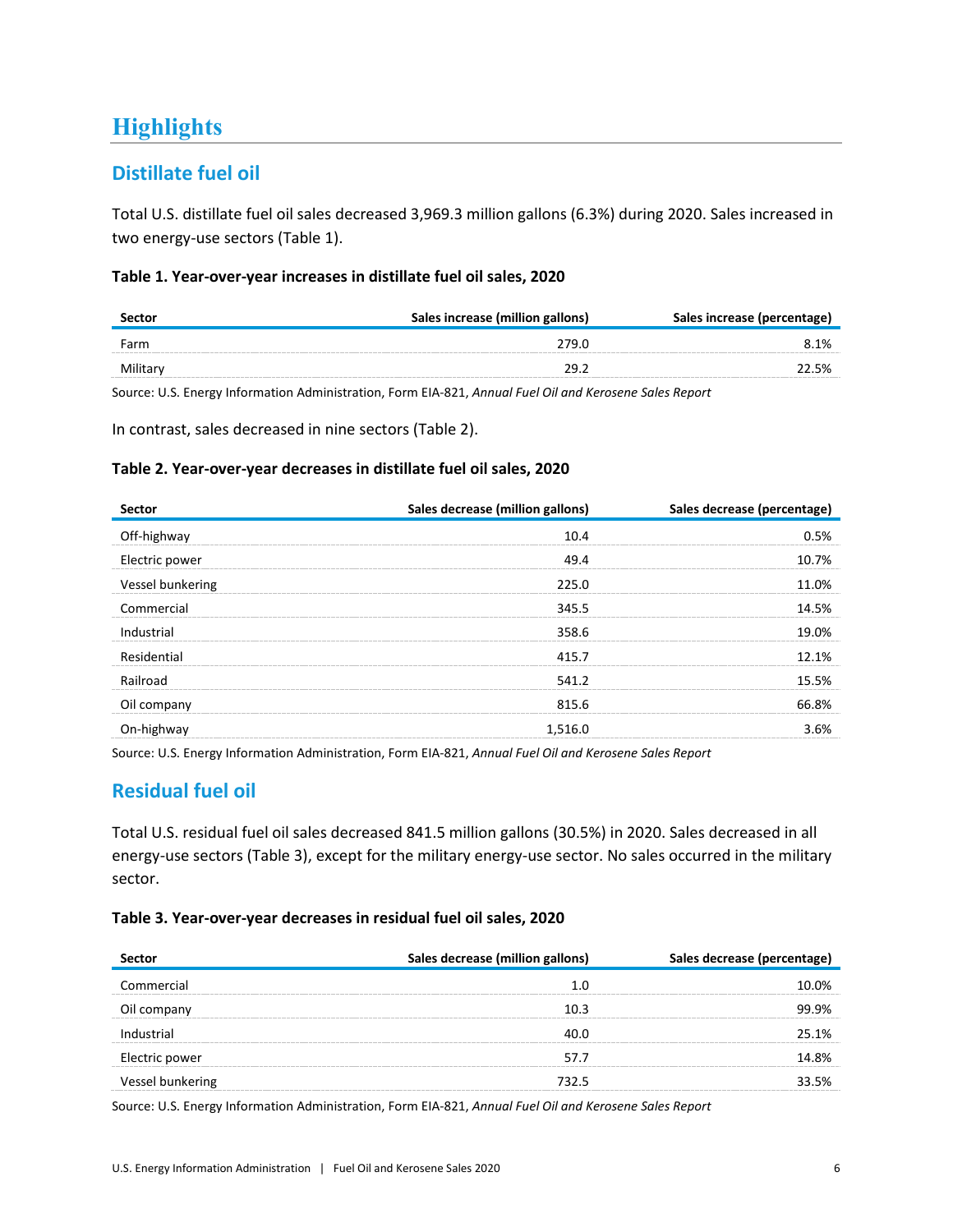#### <span id="page-8-0"></span>**Kerosene**

Total U.S. kerosene sales increased 11.4 million gallons (11.0%) in 2020.

#### <span id="page-8-1"></span>**Table 4. Year-over-year increases in kerosene sales, 2020**

|      | Sales increase (million gallons) | Sales increase (percentage) |
|------|----------------------------------|-----------------------------|
|      |                                  | 134.0%                      |
|      |                                  | ባ.7%                        |
| Farm |                                  |                             |

Source: U.S. Energy Information Administration, Form EIA-821, *Annual Fuel Oil and Kerosene Sales Report*

Sales to *all other* remained flat, and sales to the commercial energy-use sector decreased by 1.1 million gallons (8.0%).

#### <span id="page-8-2"></span>**Table 5. Volume distribution of distillate and residual fuel oils, 2019 and 2020**

|                  |                                | 2020 Distillate     |                                | 2019 Distillate     |                                | 2020 Residual       |                                | 2019 Residual       |
|------------------|--------------------------------|---------------------|--------------------------------|---------------------|--------------------------------|---------------------|--------------------------------|---------------------|
| Sector           | Volume<br>(million<br>gallons) | Percentage<br>Share | Volume<br>(million<br>gallons) | Percentage<br>Share | Volume<br>(million<br>gallons) | Percentage<br>Share | Volume<br>(million<br>gallons) | Percentage<br>Share |
| Residential      | 3,013                          | 5.1%                | 3,428                          | 5.4%                |                                |                     |                                |                     |
| Commercial       | 2,038                          | 3.5%                | 2,384                          | 3.8%                | 9                              | 0.5%                | 10                             | 0.4%                |
| Industrial       | 1,532                          | 2.6%                | 1,890                          | 3.0%                | 119                            | 6.2%                | 159                            | 5.8%                |
| Oil company      | 405                            | 0.7%                | 1,221                          | 1.9%                | $\Omega$                       | 0.0%                | 10                             | 0.4%                |
| Farm             | 3,731                          | 6.3%                | 3,452                          | 5.5%                |                                |                     |                                |                     |
| Electric power   | 412                            | 0.7%                | 461                            | 0.7%                | 333                            | 17.4%               | 391                            | 14.2%               |
| Railroad         | 2,960                          | 5.0%                | 3,501                          | 5.6%                |                                |                     |                                |                     |
| Vessel bunkering | 1,817                          | 3.1%                | 2,042                          | 3.2%                | 1,457                          | 76.0%               | 2,189                          | 79.3%               |
| On-highway       | 40,791                         | 69.1%               | 42,307                         | 67.1%               |                                |                     |                                |                     |
| Military         | 159                            | 0.3%                | 130                            | 0.2%                | $\Omega$                       | 0.0%                | $\Omega$                       | 0.0%                |
| Off-highway      | 2,212                          | 3.7%                | 2,222                          | 3.5%                |                                |                     |                                |                     |
| All other        | 0                              | 0.0%                | 3,428                          | 5.4%                | 0                              | $0.0\%$             | 0                              | 0.0%                |
| Total            | 59,069                         |                     | 63,038                         |                     | 1,918                          |                     | 2,759                          |                     |

Sources: U.S. Energy Information Administration, Form EIA-821, *Annual Fuel Oil and Kerosene Sales Report;* On-highway diesel data are Federal Highway Administration statistics of highway special fuels use

Note: Totals may not equal sum of components due to independent rounding.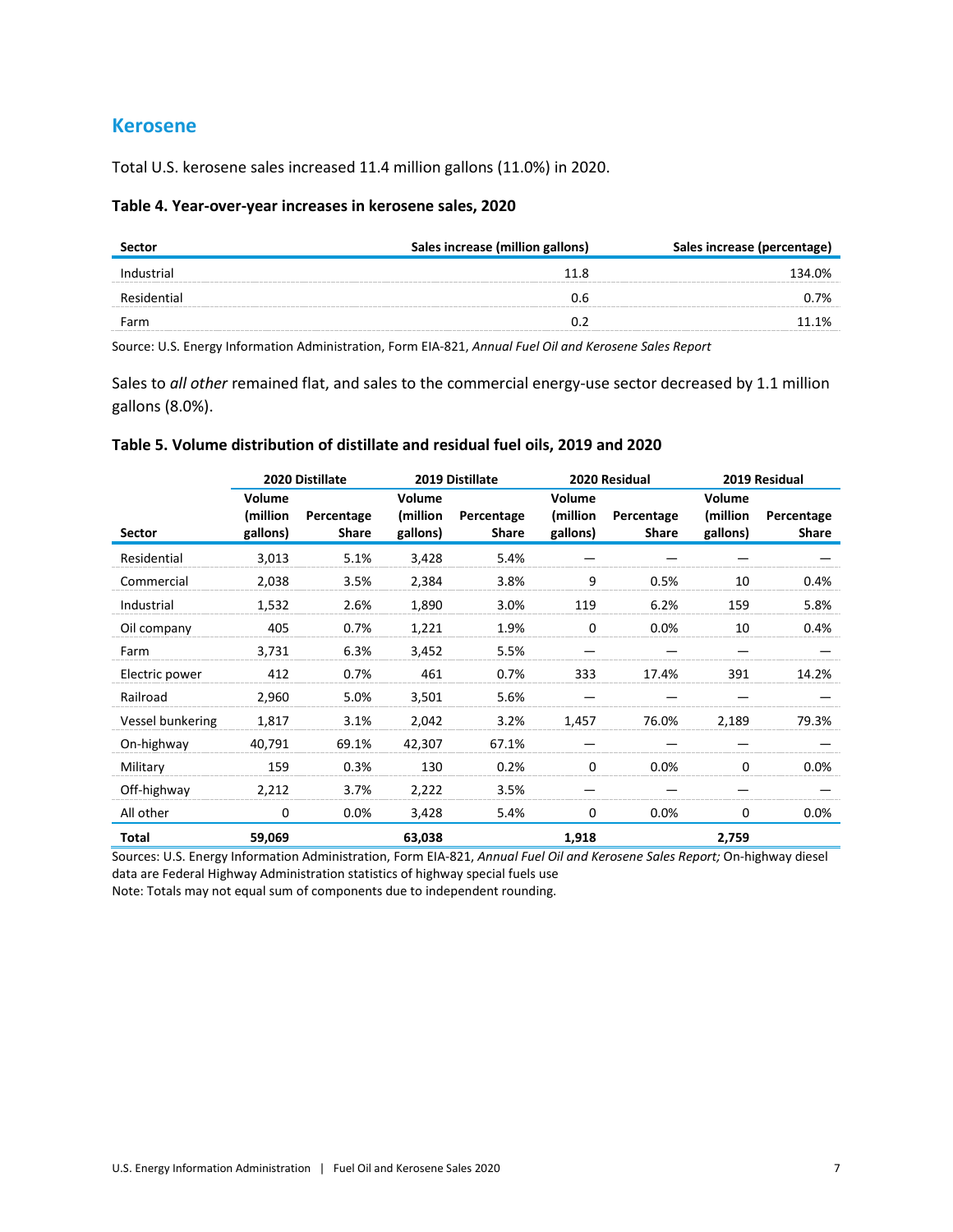

<span id="page-9-0"></span>

Source: U.S. Energy Information Administration, Form EIA-821, *Annual Fuel Oil and Kerosene Sales Report* Note: Transportation use refers to the railroad, vessel bunkering, and on-highway diesel energy-use sectors.

<span id="page-9-1"></span>**Figure 2. U.S. Residual fuel oil sales by energy-use sectors, 2018–2020**



Source: U.S. Energy Information Administration, Form EIA-821, *Annual Fuel Oil and Kerosene Sales Report* Note: Transportation use refers to the vessel bunkering energy-use sector.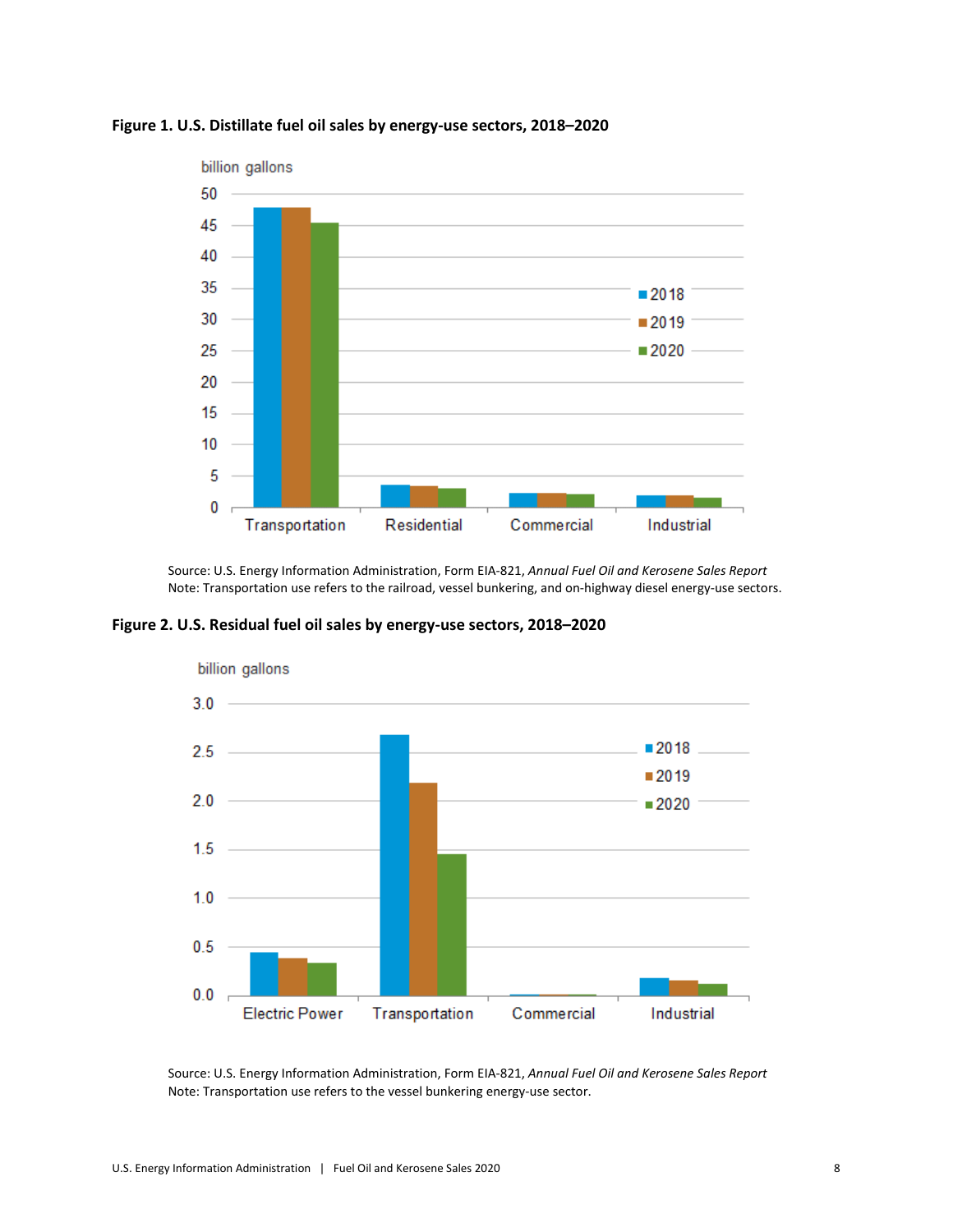

#### <span id="page-10-0"></span>**Figure 3. Distillate fuel oil volume distribution by PADD, 2018-2020**

Source: U.S. Energy Information Administration, Form EIA-821, *Annual Fuel Oil and Kerosene Sales Report*

<span id="page-10-1"></span>



billion gallons

Source: U.S. Energy Information Administration, Form EIA-821, *Annual Fuel Oil and Kerosene Sales Report* Note: Residual fuel oil sales in PADD 4 are too small to appear in the graph.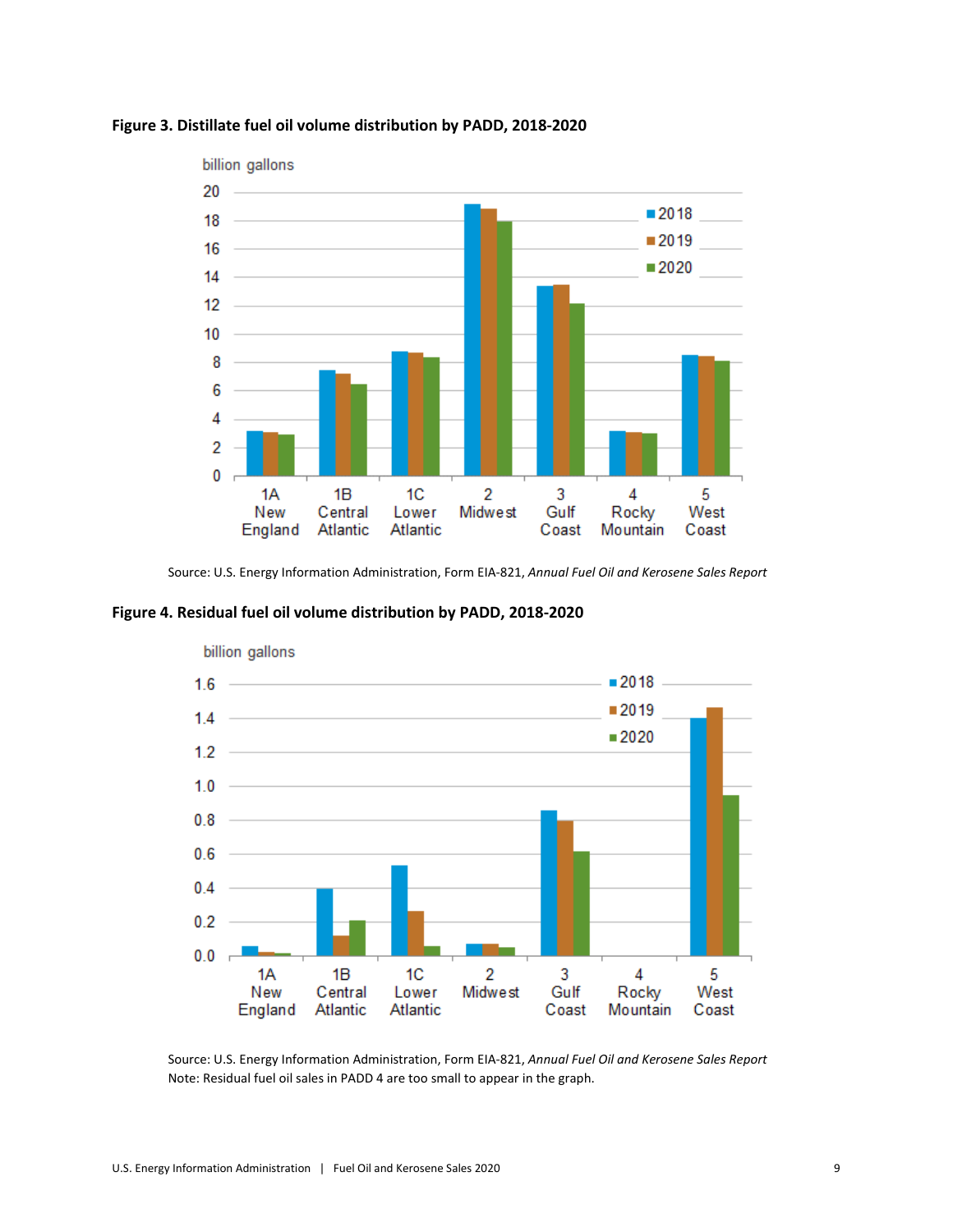

#### <span id="page-11-0"></span>**Figure 5. Distillate fuel oil: transportation energy-use sector by PADD, 2020**

Source: U.S. Energy Information Administration, Form EIA-821, *Annual Fuel Oil and Kerosene Sales Report*

#### <span id="page-11-1"></span>**Figure 6. Residual fuel oil: electric power energy-use sector by PADD, 2020**



Source: U.S. Energy Information Administration, Form EIA-821, *Annual Fuel Oil and Kerosene Sales Report* Note: No residual fuel oil sales in the electric power sector occurred in PADDs 2, 3, and 4.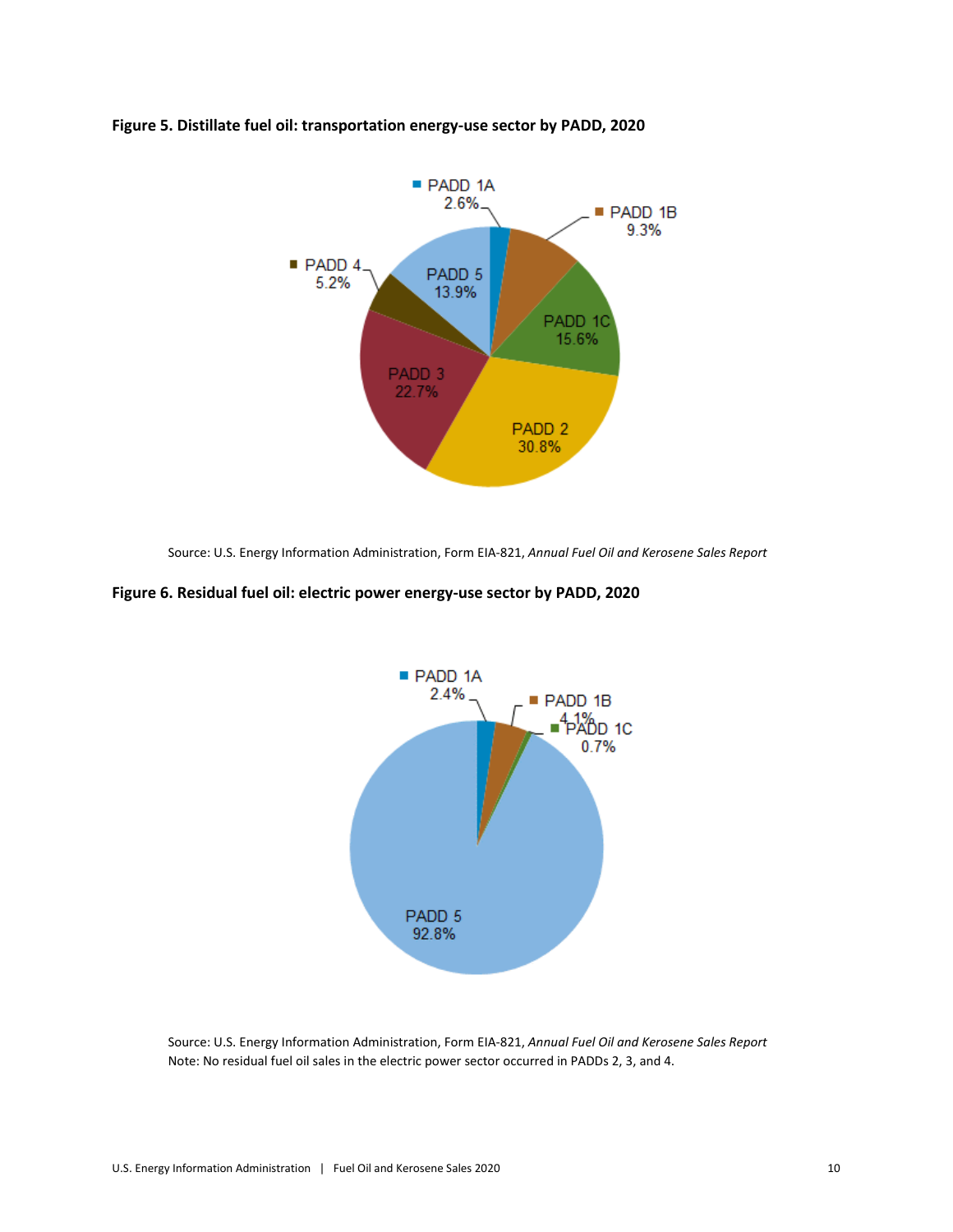# <span id="page-12-0"></span>**Technical Notes**

### <span id="page-12-1"></span>**Technical Note 1: Form EIA-821,** *Annual Fuel Oil and Kerosene Sales Report*

#### <span id="page-12-2"></span>*Background*

We implemented Form EIA-821, *Annual Fuel Oil and Kerosene Sales Report,* survey to meet our legislative mandates and data user needs. We use Form EIA-821 to gather data on the sales to energy users of distillate fuel oil, residual fuel oil, and kerosene. We use this data to determine the level of demand by energy-use sectors and product at the state, regional, and national levels. This mandatory report is authorized by the Federal Energy Administration Act of 1974 (P. L. 93-275).

The predecessor survey to Form EIA-821 was Form EIA-172, *Sales Report of Fuel Oil and Kerosene*. We conducted the Form EIA-172 survey for reference years 1979 through 1982. Following a serious deterioration in the sample of respondents during the four-year period, we did not collect Form EIA-172 data for 1983. Instead, we published estimates for 1983, and we designed and selected a new sample of respondents from an improved sampling frame. The Form EIA-821 survey began with reference year 1984.

#### <span id="page-12-3"></span>*Discussion of sampling frame*

The target population for Form EIA-821, *Annual Fuel Oil and Kerosene Sales Report*, is all active companies that sell distillate fuel oil, residual fuel oil, or kerosene in the 50 states and the District of Columbia.

The 2006 Form EIA-863 database provided a base sampling frame for the Form EIA-821 survey. We mailed Form EIA-863, *Petroleum Product Sales Identification Survey*, to approximately 24,000 companies in January 2007 to collect 2006 state-level sales volume data for No. 2 distillate fuel, residual fuel oil, motor gasoline, and propane. Companies also indicated if they sold kerosene. We further categorized the No. 2 distillate fuel data by residential No. 2 fuel oil and by nonresidential retail and wholesale for No. 2 fuel oil and No. 2 diesel fuel. We divided the residual fuel oil data into retail and wholesale. In addition, company- and state-level volumes for distillate fuel, residual fuel oil, and kerosene from the 2008 Form EIA-821 survey, 2008 Form EIA-782A, *Refiners'/Gas Plant Operators' Monthly Petroleum Product Sales Report*, and 2008 Form EIA-782B, *Resellers'/Retailers' Monthly Petroleum Product Sales Report* were also merged with the 2006 Form EIA-863 data. We then used the integrated and comprehensive frame to design and select the 2009 Form EIA-821 sample, on which the 2020 survey is based.

#### <span id="page-12-4"></span>*Discussion of sample design*

To select a sample for the Form EIA-821 survey, we merged subsidiaries and parents of a company by adding the volumes of parents and subsidiaries in a cluster (in other words, parent-subsidiary combination) to represent the company. We drew the sample from a multi-attribute frame with four target variables: No. 2 residential fuel oil, No. 2 nonresidential fuel oil, No. 2 nonresidential diesel fuel, and No. 2 wholesale distillate fuel.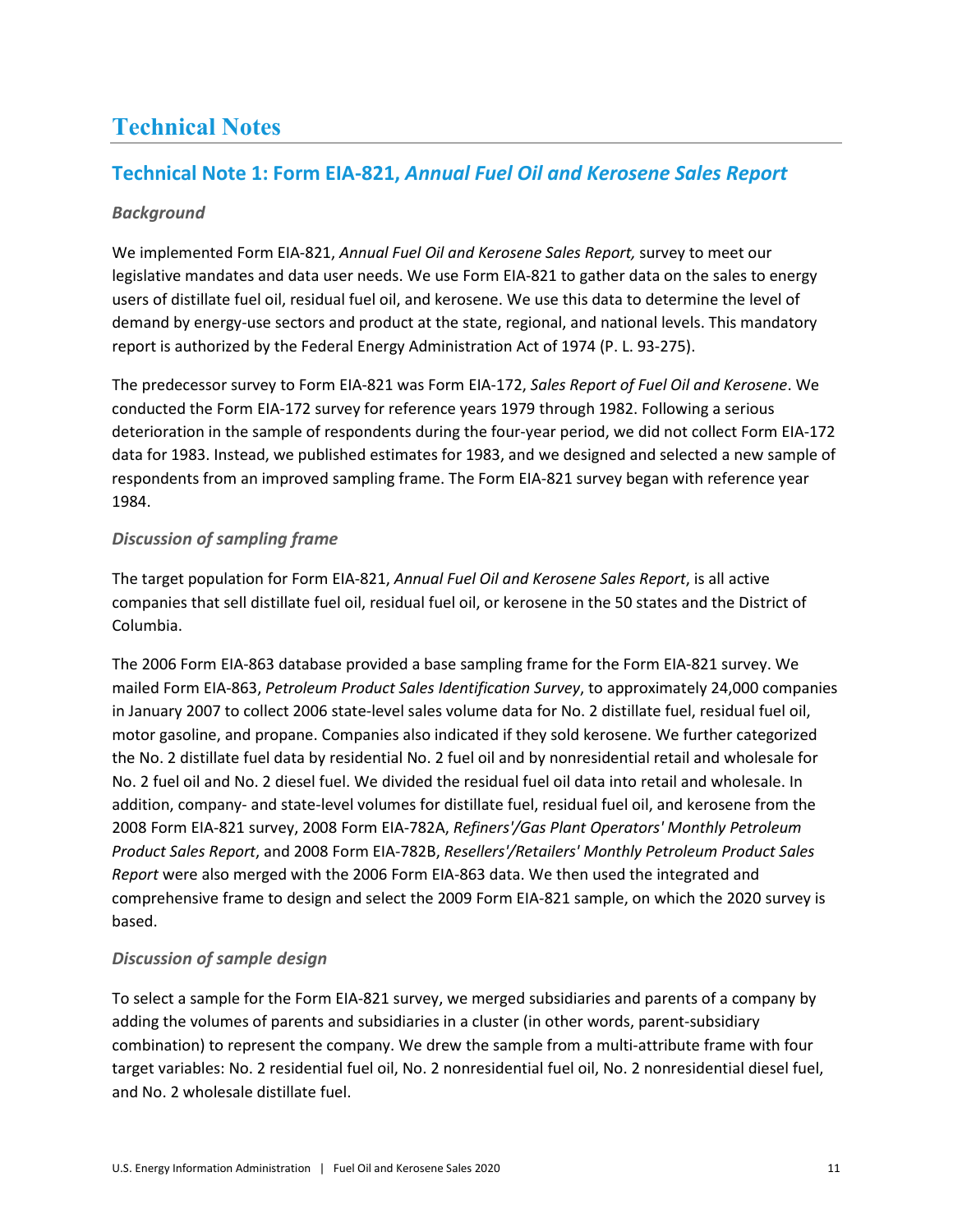We classified a company as a certainty company for the sample if it meets one of the following criteria:

- The company (or one of its subsidiaries) was a refiner as identified in the 2008 Form EIA-782A survey.
- The company had residual fuel oil sales.
- The company sold any Form EIA-821 product in at least five states.
- The sum of maximum percentage of the four distillate products at the state level across states was 5% or more.
- The company reported over 5% of the total weighted volume in any state for any specified product by end-use category on the 2008 Form EIA-821 survey.

We used a systematic probability proportional to size design (PPS) to sample noncertainty companies. Company State Units (CSUs) were the sampling units. A CSU selected by the sampling procedure was referred as a *basic* CSU. We included a company in the sample if it had at least one *basic* CSU. We referred to all *non-basic* CSUs of a sampled company as *volunteer CSUs*.

For each state, we used the Dalenius-Hodges procedure to stratify CSUs (with each of the four target distillate variables) into zero, low, medium, and high volume strata. We used Neyman allocation to obtain the sample size for each stratum to meet target coefficient of variation of 5%. We then divided the population of CSUs into mutually exclusive cells by crossing the four stratifications such that every CSU in a particular cell was in the same stratum for each of the four stratifications. We assigned each CSU a probability of selection, which was the largest sample proportion across all four stratifications. All CSUs within a cell had the same probability of selection. We then drew systematic PPS samples of CSUs for the state.

This design produced a final sample of approximately 4,000 companies. The survey asked selected companies to report sales by end-use categories for distillate fuel, residual fuel oil, and kerosene.

#### <span id="page-13-0"></span>*Imputation and estimation*

Survey data gathered from the respondents may contain incomplete reporting, total nonresponse, or values that fail editing. Missing data are estimated or implicitly imputed for using the strata means and are treated the same as reported data. The survey defines the weighted estimate as follows:

$$
\hat{V} = \sum_{h} N_h \left( \sum_{i} W_{hi} V_{hi} \ / \ \sum_{i} W_{hi} \right)
$$

where:

 $\hat{V}$  = total estimated volume

 $\sum_{h}$  =denotes summation over strata

 $N_h$  = stratum population for stratum h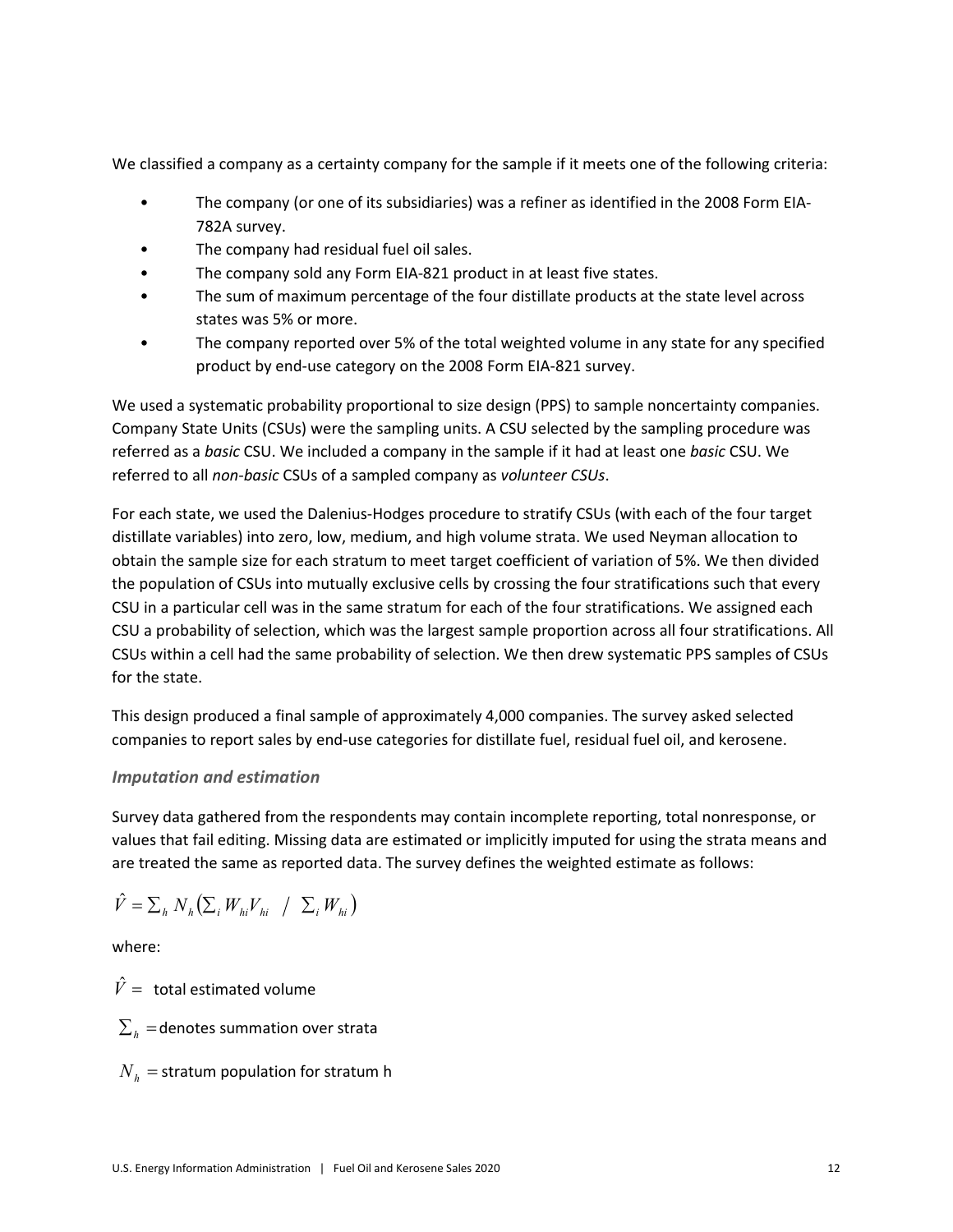$\sum_i$  = denotes summation over units within stratum h

#### $V_{hi}$  = volume reported for unit i in stratum h

#### $W_{hi}$  = weight attached to unit i in stratum h

where:  $W_{hi}$  is inversely proportional to the probability of inclusion in the linked sample.

The degree of imputation by product and energy-use sectors at the U.S. total level ranged as follows for the 2020 Form EIA-821 data:

- Distillate—4.5% for military use to 43.8% for farm use
- Residual fuel oil—0.0% for oil company use to 5.2% for vessel bunkering use
- Kerosene—25.8% for commercial use to 34.1% for all other use

#### <span id="page-14-0"></span>*Collection methods*

We sent Form EIA-821 in March 2021 to all companies selected for participation in the 2020 reference year survey. The completed form was due to us on May 7, 2021. Nonrespondent follow-up began approximately one month after the filing deadline. We wrote emails and made telephone calls to collect outstanding data and to verify reported data. We processed late submissions and resubmissions when we received them.

#### <span id="page-14-1"></span>*Data processing*

As we received the forms, we logged them into an automated Survey Control File that maintains company identification and survey form status information for each company selected to participate in the survey. We reviewed the data manually, entered the data into the computer files, and then processed the data through an automated edit program, which detected missing data and outlying values. We resolved the data that failed the edits by contacting the data reporters, and we entered corrections onto the computer files. We generated and processed preliminary estimates through a series of validation procedures to flag and rectify potential misreporting of data. We produced statistical reports, including publication tables, using only acceptable and verified data.

### <span id="page-14-2"></span>**Technical Note 2: Reliability of the data**

Two types of errors are associated with data produced from a sample survey: sampling errors and nonsampling errors. Sampling errors occur because the estimates are based on a sample rather than on a census. The particular sample used for the Form EIA-821 survey is one of a large number of samples of equal size that could have been selected from the sampling frame using the same sample design. Each of these samples would produce a different estimate. If the estimates were averaged over all possible samples, the result would be the same as the estimate derived from a census of the sampling frame. The sampling error is a measure of variability among the estimates from all possible samples and thus is a measure of the precision with which an estimate from a particular sample approximates the results of a census.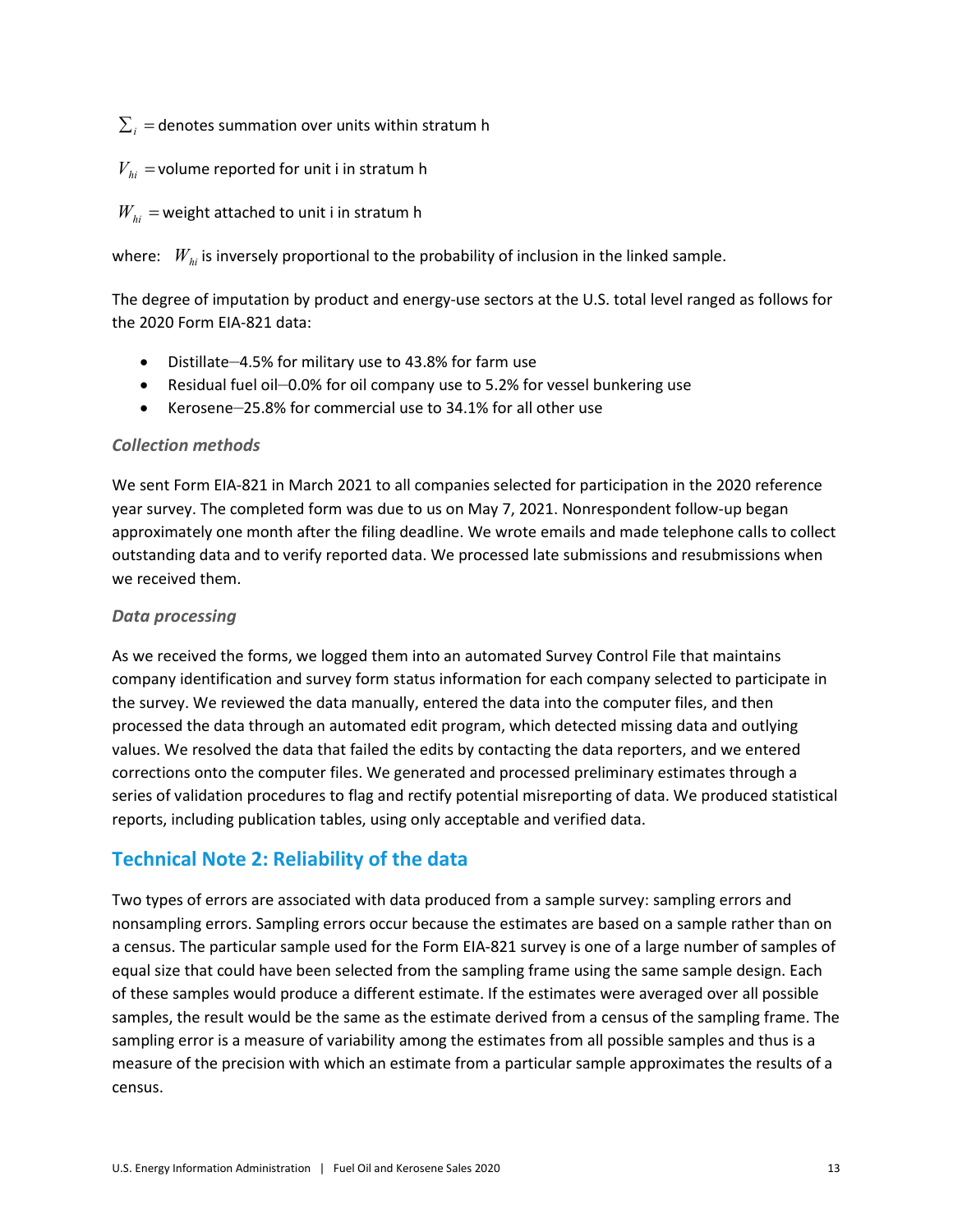Nonsampling errors and biases can arise from a number of sources:

- Inability to obtain information about all cases in the sample
- Response errors
- Differences in the interpretation of questions or definitions
- Mistakes in recording or coding of the data obtained
- Other errors of collection, response, coverage, and estimation for missing data

Bias is the difference between (1) the average of the estimates over all possible samples of the same size and design and (2) the true value being estimated. It is not possible to estimate bias using the results of one sample.

Data obtained from alternative sources are not subject to sampling errors, but the data may be subject to nonsampling errors—the magnitudes of which are unknown. Nonsampling errors for survey estimates and estimates adjusted to alternative sources cannot be determined, but attempts are made throughout survey processing to minimize this type of error.

We base the data in the Sales of Fuel Oil and Kerosene tables on survey data that are subject to sampling errors. Coefficients of variation (CV), which are estimates of sampling errors, are estimated by:

$$
CV(\hat{V}) = \frac{\sqrt{VAR(\hat{V})}}{\hat{V}}
$$

where:

$$
VAR(\hat{V}) = \sum_{h} n_{h} \left( 1 - \frac{n_{h}}{N_{h}} \right) S_{h}^{2}
$$

$$
S_{\scriptscriptstyle h}^{2} = \frac{\sum\limits_{i=1}^{n_{\scriptscriptstyle h}} W_{\scriptscriptstyle i}^{2} V_{\scriptscriptstyle i}^{2} + \overline{V}_{\scriptscriptstyle h}^{2} \sum\limits_{i=1}^{n_{\scriptscriptstyle h}} W_{\scriptscriptstyle i}^{2} - 2 \, \overline{V}_{\scriptscriptstyle h} \sum\limits_{i=1}^{n_{\scriptscriptstyle h}} W_{\scriptscriptstyle i}^{2} V_{\scriptscriptstyle h}}{\overline{N}_{\scriptscriptstyle h} - 1}
$$

$$
\overline{V}_{h} = \frac{\sum_{i=1}^{n_{h}} W_{i} V_{i}}{\sum_{i=1}^{n_{h}} W_{i}}
$$

 $\hat{V}$  = total estimated volume

 $N<sub>h</sub>$  = stratum population for stratum h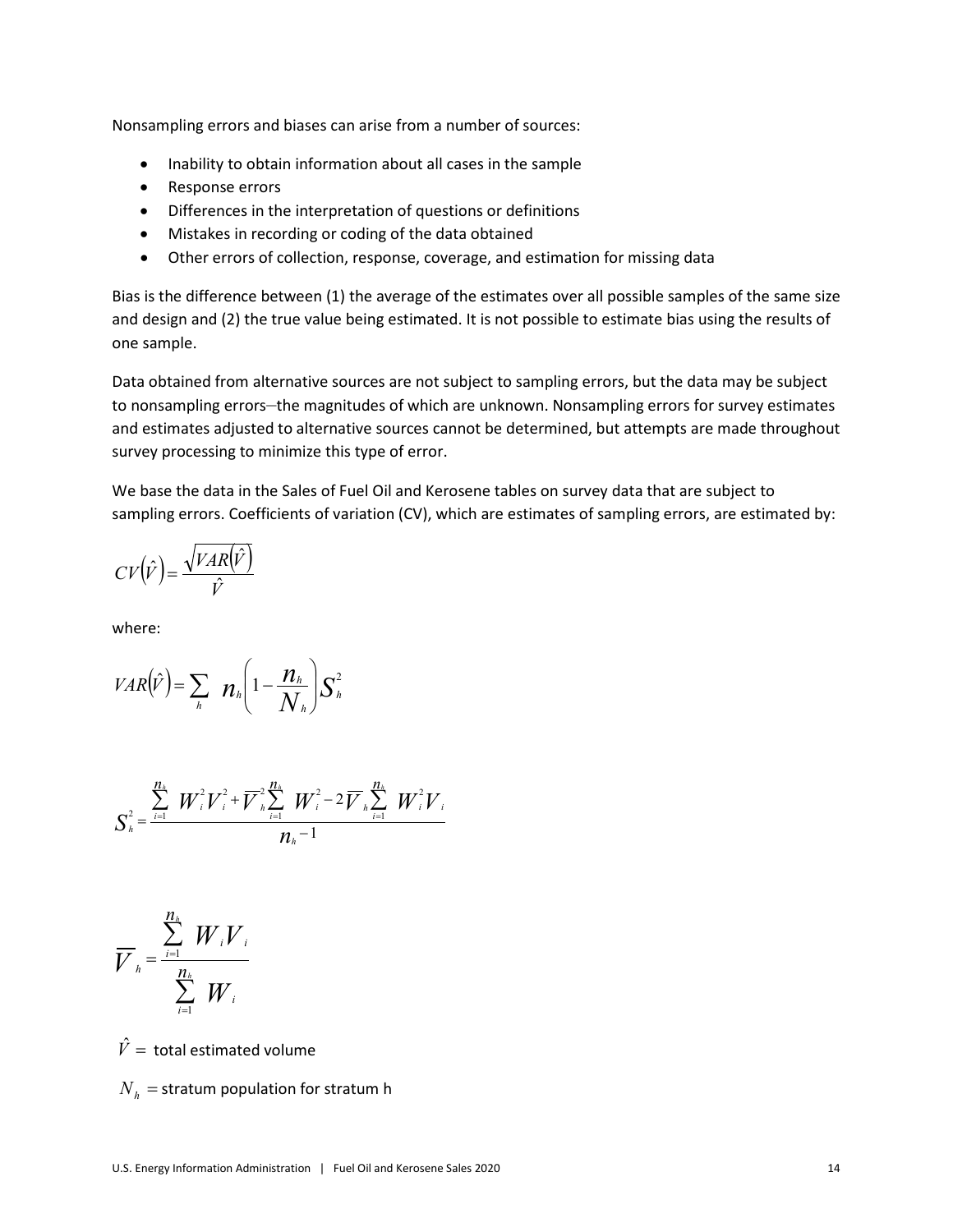$n_{\mu}$  = number of sample units in stratum h

 $V_i$  = volume for unit i

 $W_i$  = weight for unit i

Response rates also indicate the reliability and comprehensiveness of survey results. For the 2020 Form EIA-821 survey, the overall response rate (the number of submissions received, divided by the number of submissions solicited and expected, times 100) was 85.1%.

### <span id="page-16-0"></span>**Technical Note 3: Data adjustments**

#### <span id="page-16-1"></span>*Alternative source data*

After all preliminary tabulations were verified, we compared the survey results and available alternative source data. We replaced the following energy-use sectors with alternative source data at the U.S., PADD, or state level:

#### <span id="page-16-2"></span>*Sales of fuel oil and kerosene data tables*

**On-highway diesel**. We calculated distillate fuel oil by state from the Federal Highway Administration's data on-highway use of special fuels. Of the 2020 special fuels, more than 98.2% is diesel.

#### <span id="page-16-3"></span>*Adjusted sales of fuel oil and kerosene data tables*

These tables contain estimates of distillate fuel oil that we adjusted at the PADD level to equal our published volume estimates of petroleum products supplied in the U.S. marketplace. We adjusted the kerosene and residual fuel oil sales estimates at the national level. We published the products supplied volumes in the [Supply and Disposition Data Table](http://www.eia.gov/dnav/pet/pet_sum_snd_d_nus_mbbl_a_cur.htm) for 2020. In addition, we used electric power generation data and on-highway diesel data instead of adjusted survey results.

**Electric power**. We calculated national-level distillate and residual fuel oil sales for electric power use from annual aggregations of data collected on Form EIA-923, *Power Plant Operations Report*. Form EIA-923 utility and non-utility, NAICS 22 companies, consumption data were added to the stock change of both distillate and residual fuel oils, respectively. We based allocations at the state level on the Form EIA-821 survey.

**On-highway diesel**. We calculated distillate fuel oil by state from the Federal Highway Administration data on-highway use of special fuels. Of the 2020 special fuels, more than 98.2% is diesel.

#### <span id="page-16-4"></span>*2020 adjustments*

Total domestic adjusted sales of fuel oil and kerosene decreased 8.5% from 67.2 billion gallons in 2019 to 61.5 billion gallons in 2020. Adjusted sales of distillate fuel oil and residual fuel oil decreased 7.5% and 24.2%, respectively, while kerosene sales increased 11.0% in 2020.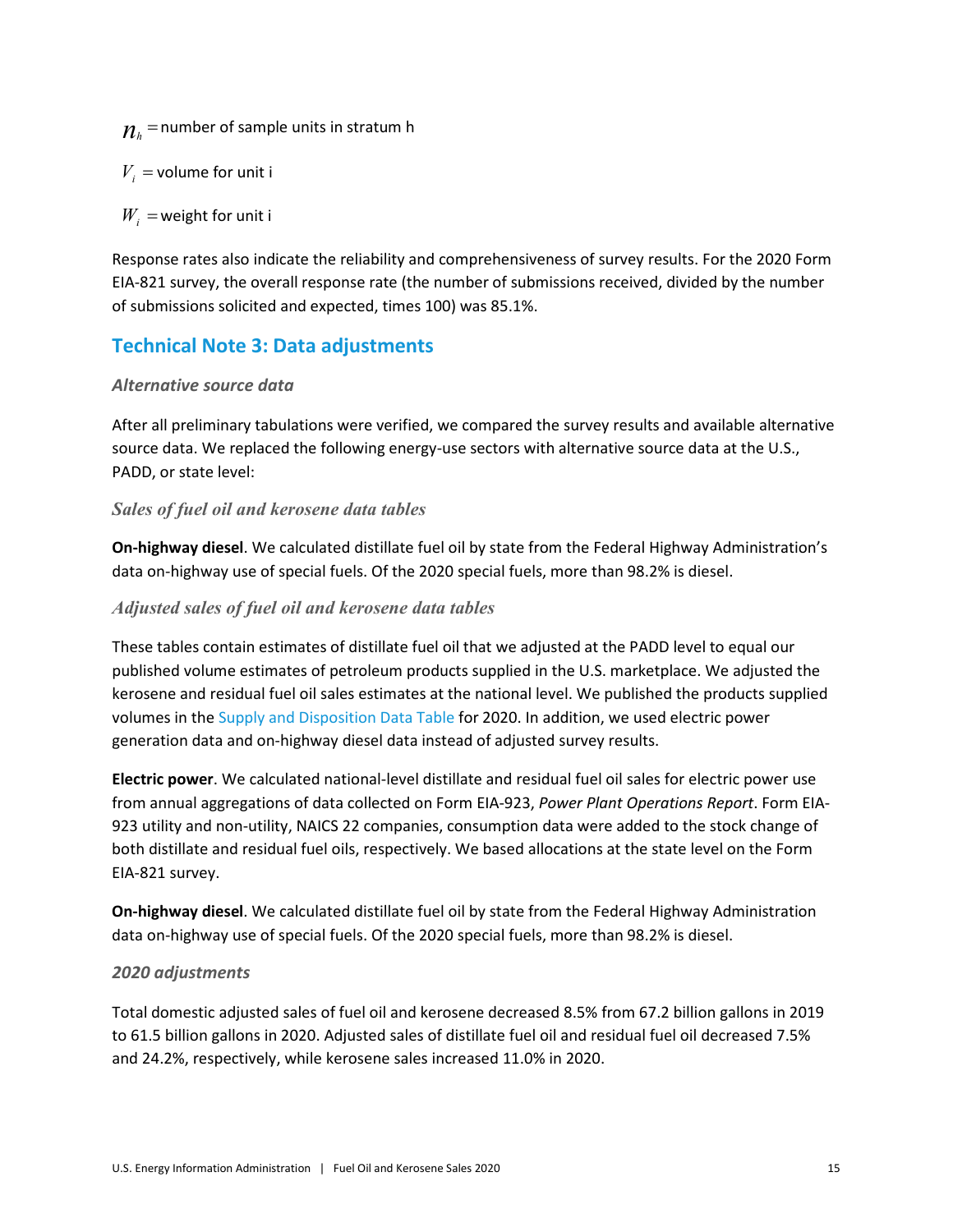According to the 2020 survey, kerosene sales totaled 185,590 thousand gallons at the national level. The products supplied volume at the national level was 115,206 thousand gallons. Therefore, the adjustment factor at the national level for 2020 was 0.6%.

For distillate fuel oil, the adjustment factors at the PADD level for 2020 are as follows:

- PADD 1: 1.0%
- PADD 2: 1.1%
- PADD 3: 0.6%
- PADD 4: 1.0%
- PADD 5: 0.9%

In the tables, total sales at the PADD level equal the products supplied volumes as published on the [Supply and Disposition Data Table](http://www.eia.gov/dnav/pet/pet_sum_snd_d_nus_mbbl_a_cur.htm) for 2020. For example, the 2020 survey yielded a volume for distillate residential use in PADD 2 of 156,391 thousand gallons. The total distillate volume for PADD 2 was 5,189,276 from the survey, after subtracting the volume coming from alternative sources. The products supplied total distillate volume for PADD 2 was 5,728,394 after removing alternative source volume. So, the adjusted 2020 estimate of distillate for residential use in PADD 2 was (5,728,394/5,728,394) x 156,391 = 172,638. For distillate fuel, we made the PADD adjustments to each state and product-use category except on-highway diesel and electric power uses.

For residual fuel oil, the 2020 survey yielded 1,917,760 gallons of residual fuel oil, while the products supplied volume at the national level was 3,196,368 thousand gallons. So, the adjustment factor at the national level for 2020 was 1.8%, after subtracting the volumes coming from alternative sources. For residual fuel oil, we adjusted each state and energy-use sector except electric power.

### <span id="page-17-0"></span>**Technical Note 4: Energy use descriptions and petroleum product definitions**

#### <span id="page-17-1"></span>*Energy-use descriptions*

**All other**. Sales for all other energy-consuming sectors not included elsewhere.

**Commercial**. An energy-consuming sector that consists of service-providing facilities and equipment of nonmanufacturing businesses; federal, state, and local governments; and other private and public organizations, such as religious, social, or fraternal groups. The commercial sector includes institutional living quarters. Common uses of energy associated with this sector include space heating, water heating, air-conditioning, lighting, refrigeration, cooking, and running a wide variety of other equipment.

**Electric power**. An energy-consuming sector that consists of electricity-only and combined-heat-andpower (CHP) plants whose primary business is to sell electricity, or electricity and heat, to the public (in other words, NAICS 22 plants). Volumes directly imported and used by the electric power companies are included.

**Farm**. An energy-consuming sector that consists of establishments where the primary activity is growing crops, raising animals, or both. Energy use by all facilities and equipment at these establishments is included, whether or not it is directly associated with growing crops or raising animals. Common types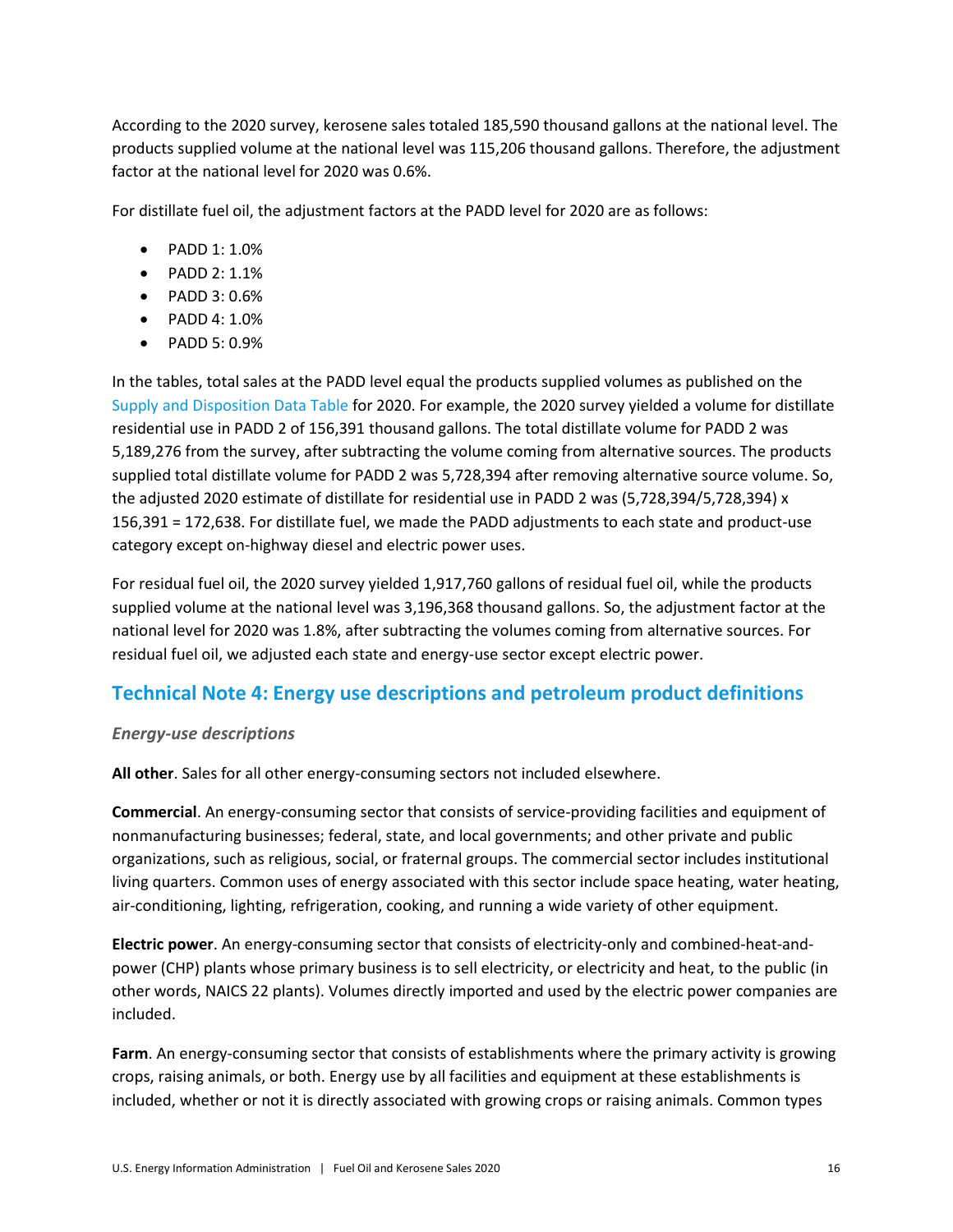of energy-using equipment include tractors, irrigation pumps, crop dryers, smudge pots, and milking machines. Facility energy use encompasses all structures at the establishment, including the farmhouse.

**Industrial**. An energy-consuming sector that consists of all facilities and equipment used for producing, processing, or assembling goods. The industrial sector encompasses manufacturing and mining. Overall energy use in this sector is largely for process heat and cooling and powering machinery, with lesser amounts used for facility heating, air-conditioning, and lighting. Fossil fuels are also used as raw material inputs to manufactured products.

**Military**. An energy-consuming sector that consists of the U.S. Armed Forces, Defense Energy Support Center (DESC), and all branches of the Department of Defense (DOD).

**Off-highway**. An energy-consuming sector that consist of:

- 1. **Construction**. An energy-consuming subsector that consist of all facilities and equipment including earthmoving equipment, cranes, generators, air compressors, etc.
- 2. **Other**. An energy-consuming subsector that consists of all off-highway uses other than construction. Includes logging, scrape and junk yards, and refrigeration units on trucks.

**Oil company**. An energy-consuming sector that consists of drilling companies, pipelines, or other related oil companies not engaged in the selling of petroleum products. This category includes fuel oil that was purchased or produced and used by company facilities to power drilling equipment, other field or refinery operations, and space heating at petroleum refineries, pipeline companies, and oil-drilling companies. Sales to other oil companies for field use are included, but sales for use as refinery charging stocks are excluded.

**On-highway diesel**. An energy-consuming sector that consists of motor vehicles: automobiles, trucks, and buses. Vehicles used in the marketing and distribution of petroleum products are also included.

**Railroad**. An energy-consuming sector that consists of all railroads for any use, including that used for heating buildings operated by railroads.

**Residential**. An energy-consuming sector that consists of living quarters for private households. Common uses of energy associated with this sector include space heating, water heating, airconditioning, lighting, refrigeration, cooking, and running a variety of other appliances. Sales to farmhouses are reported under *Farm*, and sales to apartment buildings are reported under *Commercial*.

**Vessel bunkering**. An energy-consuming sector that consists of commercial or private boats such as pleasure craft, fishing boats, tugboats, and ocean-going vessels, including vessels operated by oil companies. Excluded are volumes sold to the U. S. Armed Forces.

#### <span id="page-18-0"></span>*Definitions of petroleum products and other related terms*

**ASTM**. American Society for Testing and Materials.

**Distillate fuel oil**. A general classification for one of the petroleum fractions produced in conventional distillation operations. It includes diesel fuels and fuel oils. Products known as No. 1, No. 2, and No. 4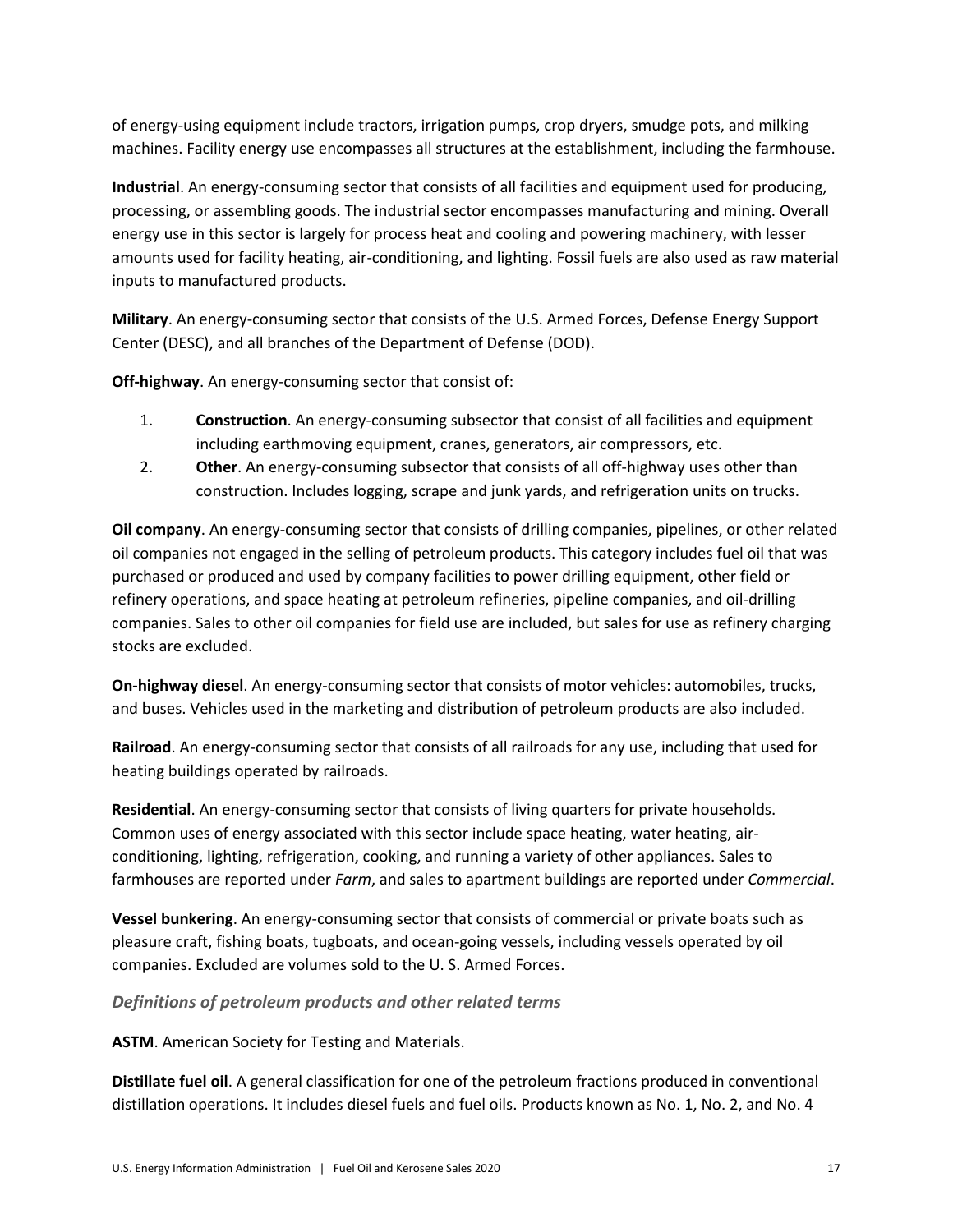diesel fuel are used in on-highway diesel engines, such as those in trucks and automobiles, as well as offhighway engines, such as those in railroad locomotives and agricultural machinery. Products known as No. 1, No. 2, and No. 4 fuel oils are used primarily for space heating and electric power generation.

- 1. **No. 1 Distillate**. A light petroleum distillate that can be used as either a diesel fuel or a fuel oil.
	- a. **No. 1 Diesel Fuel**. A light distillate fuel oil that has distillation temperatures of 550°F at the 90% recovery point and meets the specifications defined in ASTM specification D 975. It is used in high-speed diesel engines generally operated under frequent speed and load changes, such as those in city buses and similar vehicles.
	- b. **No. 1 Fuel Oil**. A light distillate fuel oil that has distillation temperatures of 400°F at the 10% recovery point and 550°F at the 90% point and meets the specifications defined in ASTM Specification D 396. It is used primarily as fuel for portable outdoor stoves and portable outdoor heaters.
- 2. **No. 2 Distillate**. A petroleum distillate that can be used as either a diesel fuel or a fuel oil.
	- a. **No. 2 Diesel Fuel**. A fuel that has distillation temperatures of 400°F at the 10% recovery point and 640°F at the 90% recovery point and meets the specifications defined in ASTM Specification D 975. It is used in high-speed diesel engines that are generally operated under uniform speed and load conditions such as those in railroads locomotives, trucks, and automobiles.
		- i. **Diesel 15 parts per million (ppm) Sulfur and Under (No. 2 Diesel** ≤ **15 ppm Sulfur, Ultra Low)**. No. 2 diesel fuel that has a sulfur level no higher than 15 ppm by weight.
		- ii. **Diesel Greater than 15 to 500 ppm Sulfur (No. 2 Diesel** > **15 and** ≤ **500 ppm Sulfur, Low)**. No. 2 diesel fuel that has a sulfur level higher than 15 and equal to or lower than 500 ppm by weight.
		- iii. **Diesel 500 ppm Sulfur and Under (No. 2 Diesel** ≤ **500 ppm Sulfur, Low)**. No. 2 diesel fuel that has a sulfur level lower than 500 ppm by weight. This fuel includes ultra-low sulfur diesel.
		- iv. **Diesel Greater than 500 ppm Sulfur (No. 2 Diesel** > **500 ppm Sulfur, High).** No. 2 diesel fuel that has a sulfur level above 500 ppm by weight.
	- b. **No. 2 Fuel Oil (Heating Oil)**. A distillate fuel oil that has distillation temperatures of 400°F at the 10% recovery point and 640°F at the 90% recovery point and meets the specification defined in ASTM specification D 396. It is used in atomizing type burners for domestic heating or for moderate capacity commercial/industrial burner units.
- 3. **No. 4 Fuel**. A distillate fuel oil made by blending distillate fuel oil and residual fuel oil stocks. It conforms with ASTM Specification D 396 or Federal Specification VV-F-815C and is used extensively in industrial plants and in commercial burner installations that are not equipped with preheating facilities. It also includes No. 4 diesel fuel used for low- and medium-speed diesel engines and conforms to ASTM Specification D 975.

**Note**: Respondents to the Form EIA-821 survey were instructed to report all volumes in accordance with what the product was sold as, regardless of the actual specifications of that product. For example, if a